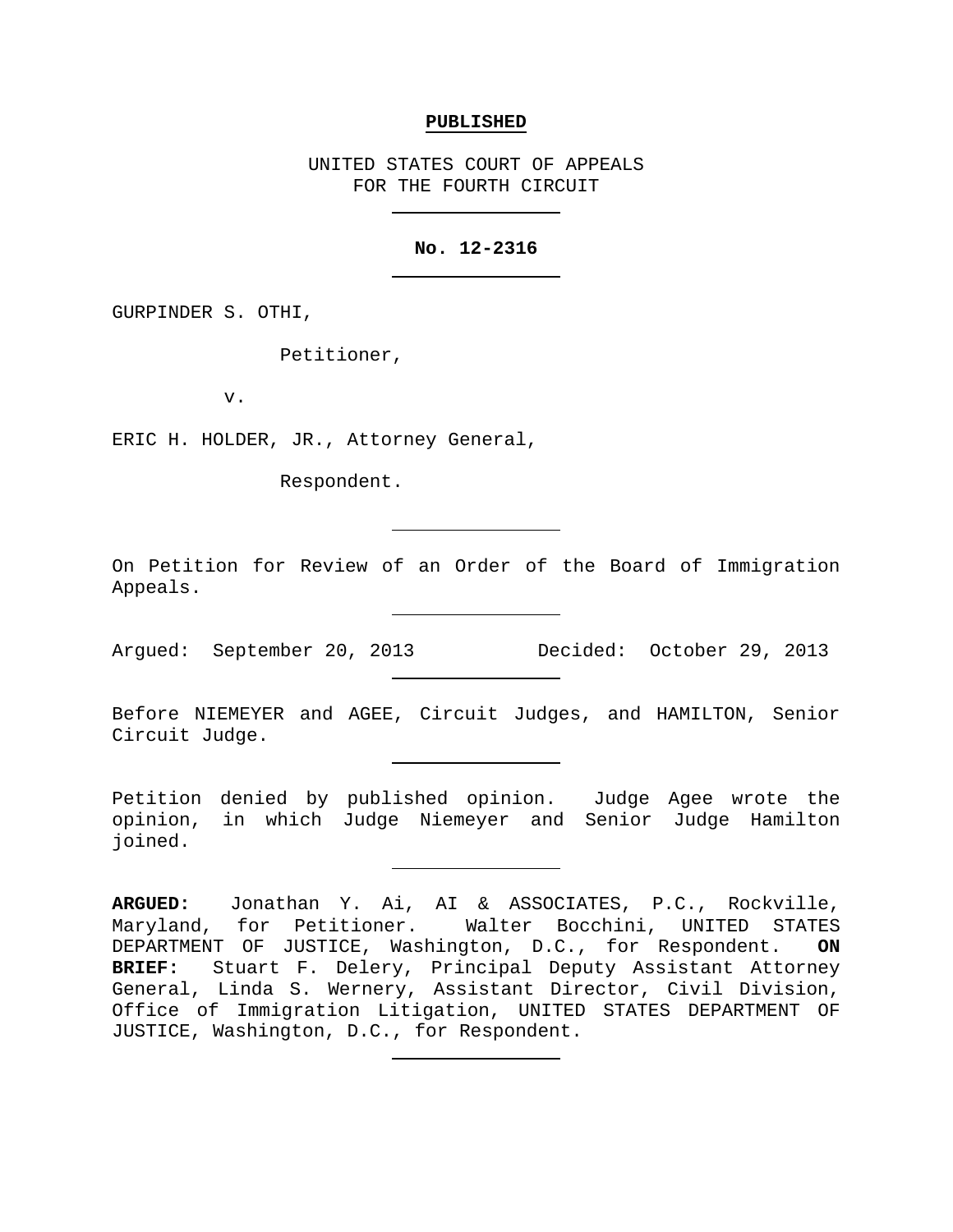AGEE, Circuit Judge:

In his petition for review, Gurpinder Othi seeks to reverse the order of the Board of Immigration Appeals ("the Board") affirming the immigration judge's ("IJ") order that Othi be removed to India. A lawful permanent resident ("LPR") of the United States, Othi was deemed an inadmissible arriving alien upon his return from a 17-day overseas trip. Othi argues that he did not seek admission -- and therefore was not subject to removal proceedings -- when he returned to the United States from abroad. For the reasons that follow, we deny the petition for review and affirm the Board's decision.

## I.

## A.

Othi is a native and citizen of India who gained LPR status when he entered the United States in 1983. In 1995, Othi was arrested and convicted of theft. Two years later, he was arrested and convicted of possession of cannabis. And in 1999, Othi was found guilty of second-degree murder, receiving a 12 year prison sentence.

Othi had travelled to India in early 2011 to get married, and he returned there in December 2011 to visit his new wife. On January 11, 2012, after 17 days outside the country, Othi returned to the United States. Upon inspection at the airport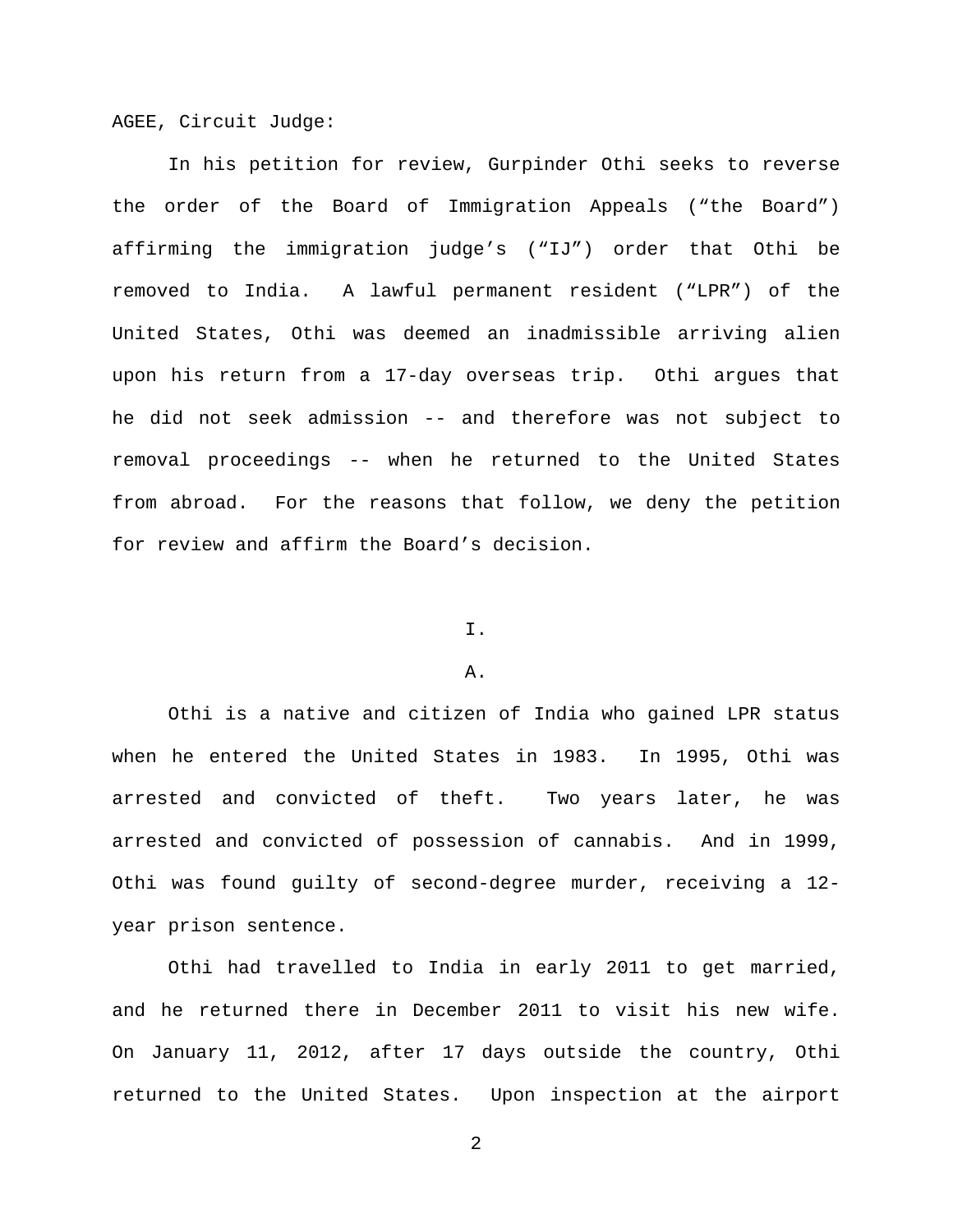of entry, a border agent referred Othi for secondary inspection when his name appeared on a watch list. Border agents obtained Othi's criminal record during that secondary inspection, and he admitted his prior arrests and convictions.

B.

The Department of Homeland Security initiated removal proceedings against Othi on January 17, 2012. The Notice to Appear alleged that Othi was an arriving alien $^1$  $^1$  who was removable on three grounds: (1) his prior conviction for a crime of moral turpitude, see 8 U.S.C. § 1182(a)(2)(A)(i)(I); (2) his prior conviction under a law relating to controlled substances, see id.  $\S$  1182(a)(2)(A)(i)(II); and (3) his prior convictions of two or more crimes having aggregate sentences of five years or more, see 8 U.S.C.  $\S$  1182(a)(2)(B). The notice specifically cited Othi's theft, marijuana, and murder convictions.

Othi challenged the removal proceedings on several grounds, but only one -- concerning his status as an arriving alien -- is raised on appeal. In particular, Othi argued that he was not an arriving alien because he never intended his trip abroad to

<span id="page-2-0"></span> <sup>1</sup> An arriving alien includes "an applicant for admission coming or attempting to come into the United States at a portof-entry." 8 C.F.R. § 1001.1(q). If Othi was not "seeking an admission" at the time of his return, then he was not an arriving alien.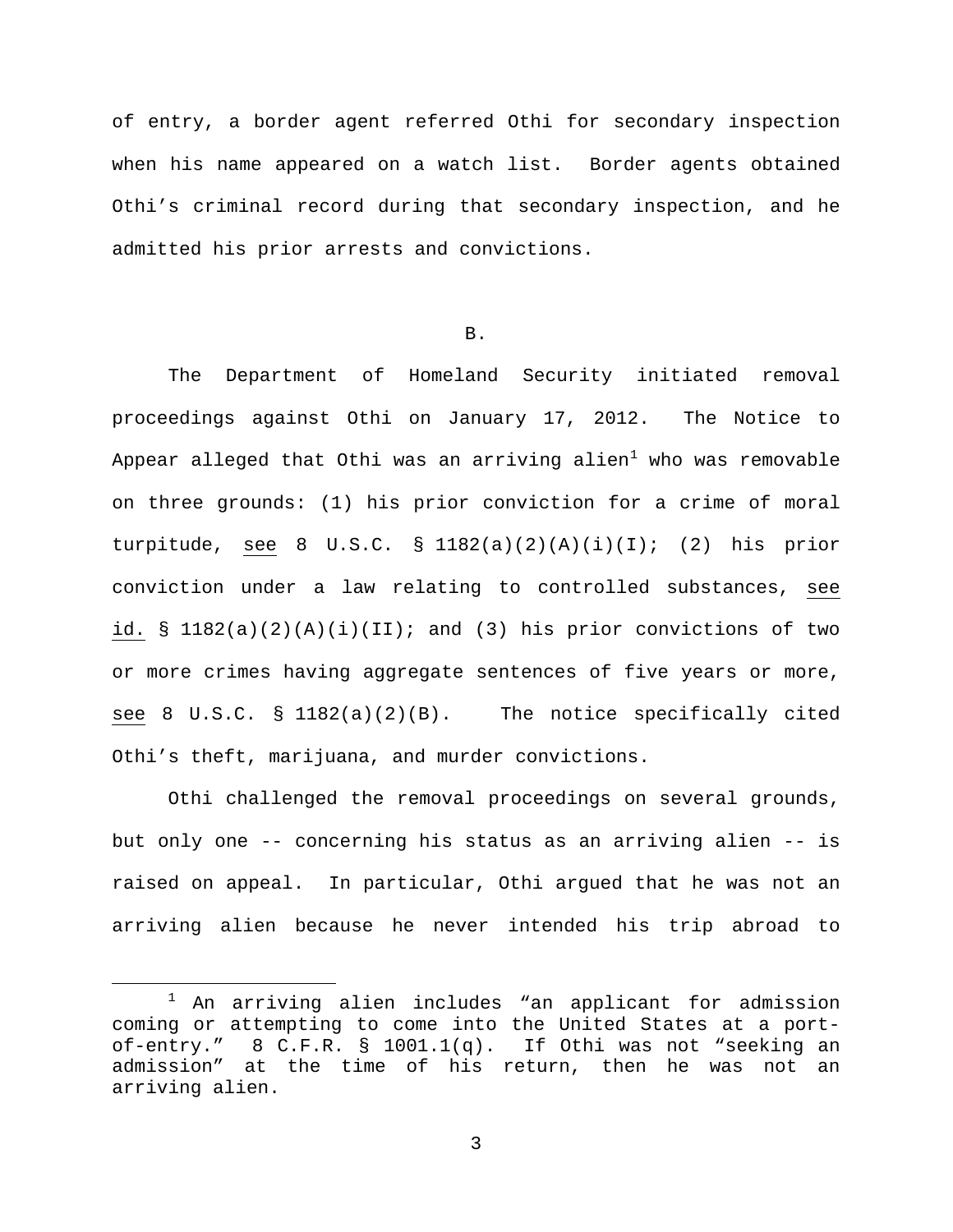meaningfully interrupt his permanent residence. In support, Othi cited Rosenberg v. Fleuti, 374 U.S. 449 (1963), which construed a prior version of the statute defining admission, 8 U.S.C. § 1101(a)(13). Under Fleuti, LPRs were permitted to take "innocent, casual, and brief" trips abroad without having to seek readmission. Id. at 462. In addition, Othi alleged that a removal premised on his arriving-alien status violated his due process rights.

The IJ ultimately found that Othi was removable as an arriving alien and rejected his Fleuti-based argument. Relying on the text of the applicable statute, 8 U.S.C.  $\S$  1101(a)(13)(C)(v), and a decision of the Board holding that Fleuti had been statutorily superseded, In re Collado-Munoz, 21 I. & N. Dec. 1061, 1065-66 (B.I.A. 1998), the IJ deemed Othi an arriving alien. After denying Othi's request for a discretionary waiver of inadmissibility, the IJ ordered him removed from the United States.

# C.

Othi appealed to the Board, arguing again that he was not an arriving alien because his departure was innocent, casual and brief under Fleuti. He also repeated his argument that removal violated his due process rights.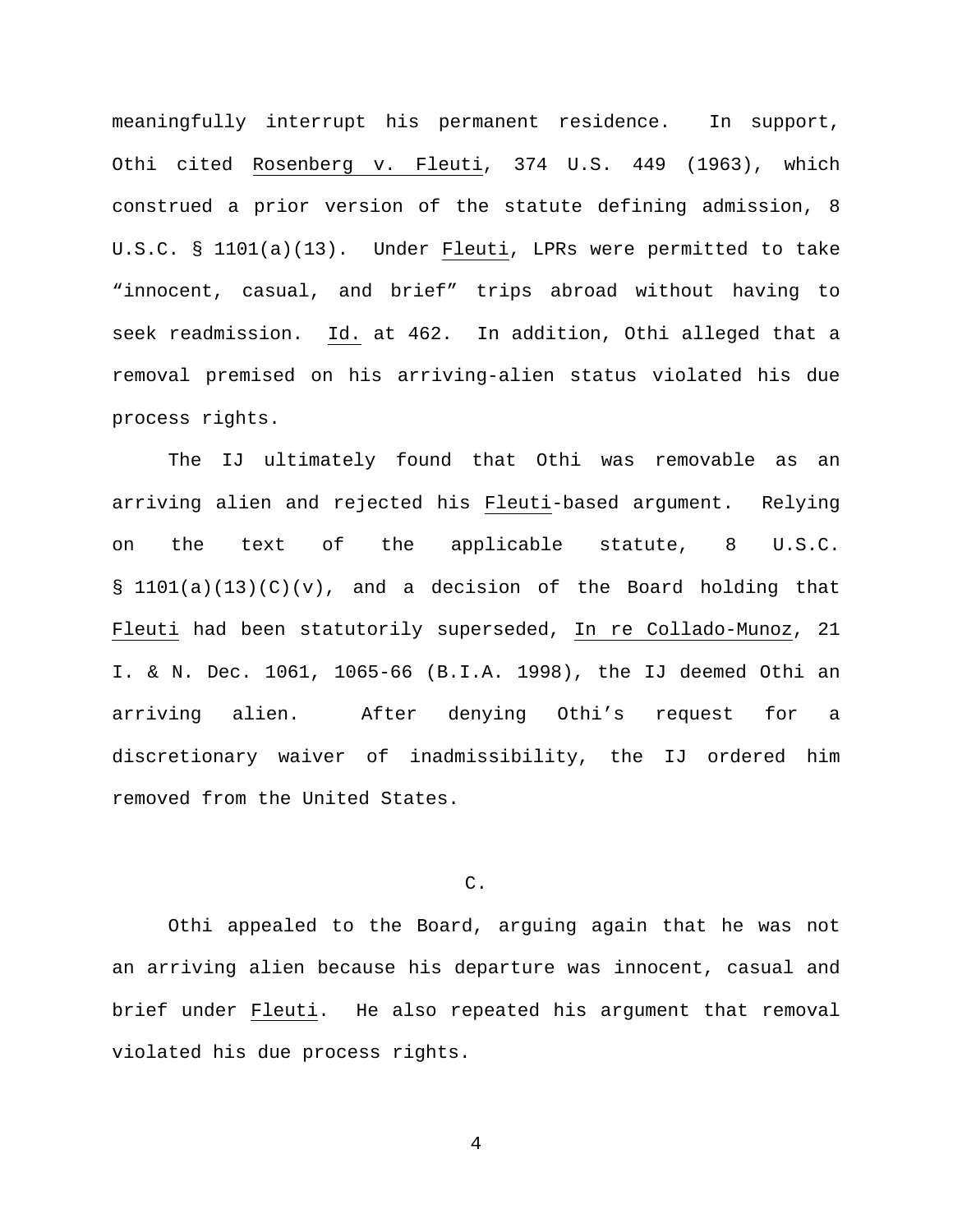The Board was unconvinced. Congress, the Board observed, had amended the statute at issue in Fleuti in the Illegal Immigration Reform and Immigrant Responsibility Act ("IIRIRA") of 1996. In the Board's view, LPRs who commit offenses like those committed by Othi are always treated as arriving aliens under the new statute and subject to removal. The Board further noted that all the federal circuit courts that had considered the Fleuti issue had unanimously affirmed the Board's viewpoint. Consequently, the Board rejected Othi's Fleuti argument, as well as his constitutional claims, and affirmed the IJ's order of removal.

Othi then filed a timely petition for review to this Court. We have jurisdiction to review the order of removal under 8 U.S.C. § 1252.

### II.

In considering Othi's petition for review, we must first determine how IIRIRA applies to him and whether the Supreme Court's earlier decision in Fleuti impacts that analysis. The Board determined that Fleuti had been statutorily superseded, and we review that legal conclusion de novo. See Leiba v. Holder, 699 F.3d 346, 348 (4th Cir. 2012). "We review factual findings for substantial evidence, which exists unless the record would compel any reasonable adjudicator to conclude the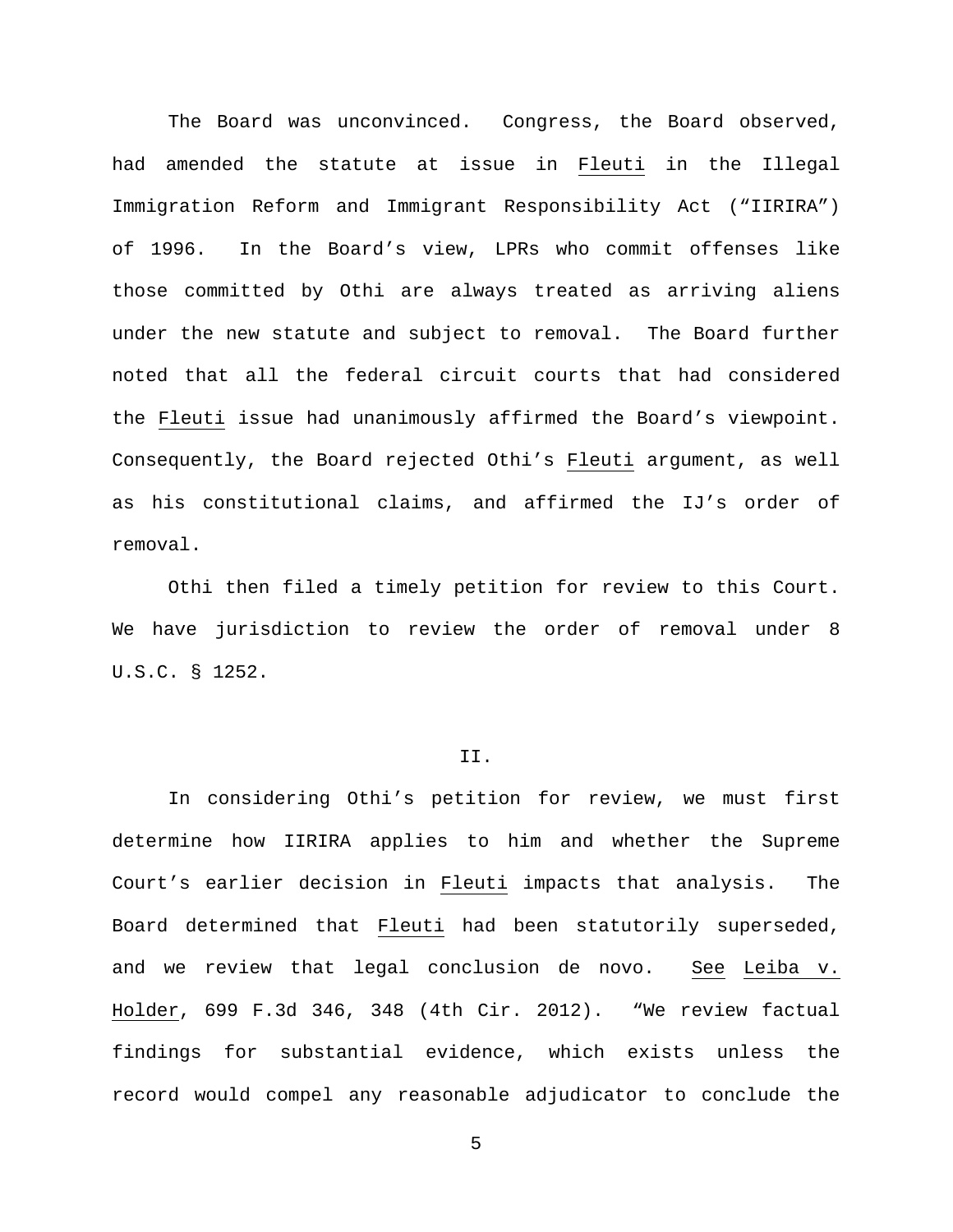contrary." Viegas v. Holder, 699 F.3d 798, 801 (4th Cir. 2012). And where, as here, "the [Board] has adopted and supplemented the [IJ]'s decision, we review both rulings and accord them appropriate deference."  $\underline{Id.}$  (internal quotation marks and alterations omitted).

### A.

"Before IIRIRA's passage, United States immigration law established two types of proceedings in which aliens [could] be denied the hospitality of the United States: deportation hearings and exclusion hearings." Vartelas v. Holder, 132 S. Ct. 1479, 1484 (2012) (internal quotation marks omitted). "Exclusion hearings were held for certain aliens seeking entry to the United States, and deportation hearings were held for certain aliens who had already entered the country." Id. Practically speaking, the distinction between aliens seeking "entry" and aliens not seeking "entry" was significant, as different substantive and procedural rules applied in each context. See Landon v. Plasencia, 459 U.S. 21, 25-27 (1982) (describing differences between the proceedings). Exclusion proceedings, for instance, were considered "more summary" than deportation hearings. Martinez v. Attorney Gen. of U.S., 693 F.3d 408, 413 n.5 (3d Cir. 2012) (internal quotation marks omitted). For purposes of our review, it is sufficient to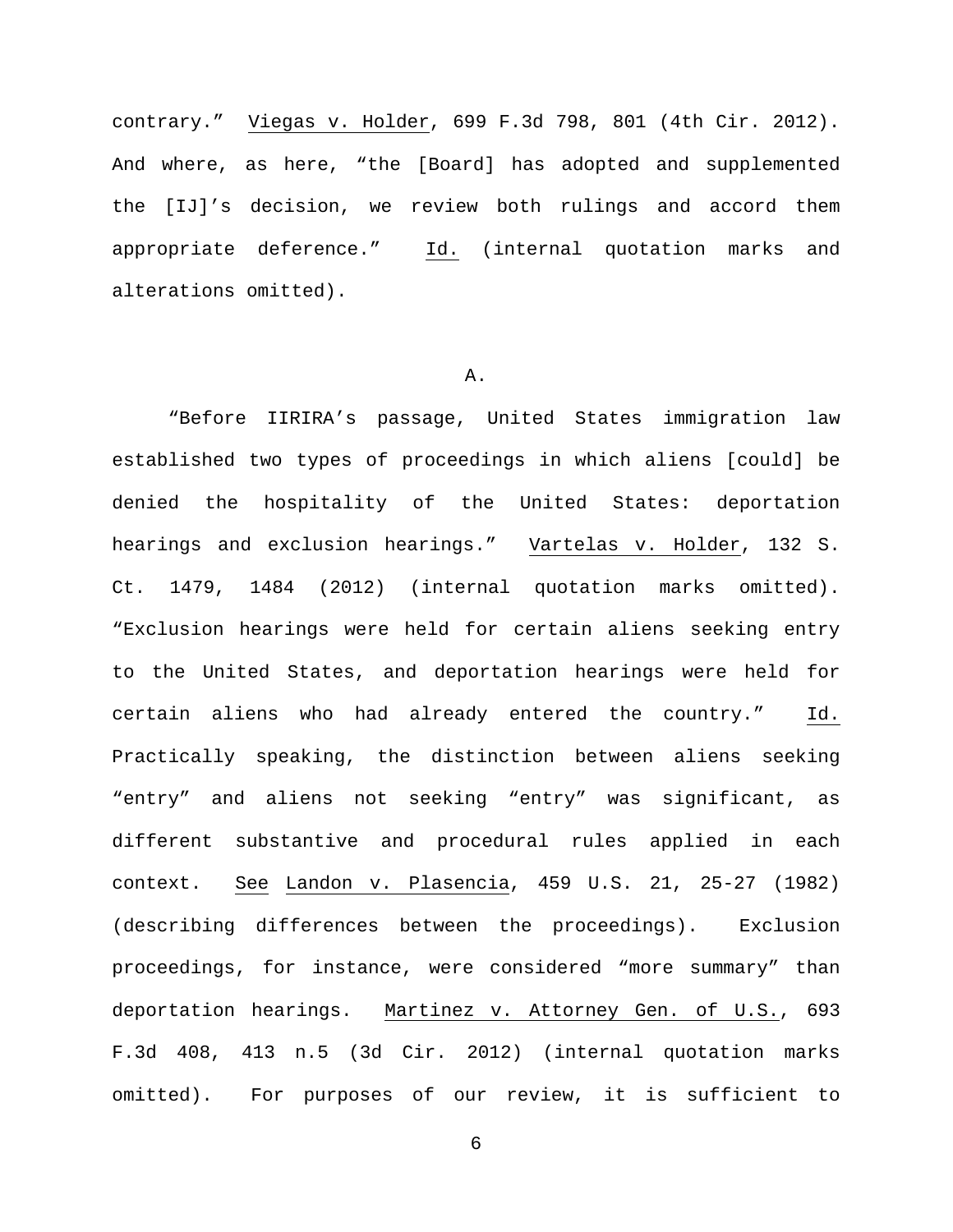recognize that "[t]hose physically present in the country . . . had advantages over those seeking 'entry.'" Lezama-Garcia v. Holder, 666 F.3d 518, 526 (9th Cir. 2011).

Given the important differences between exclusion and deportation, aliens (including LPRs) often argued that they were not seeking "entry" when returning from a trip abroad. For example, in United States ex rel. Volpe v. Smith, 289 U.S. 422 (1933), the Supreme Court concluded that a resident alien who briefly travelled to Cuba sought "entry" (and was therefore excludable) upon his return. Id. at 425-26. Volpe strictly construed "entry" to cover "any coming of an alien from a foreign country into the United States whether such coming be the first or any subsequent one." Id. at 425. Following that decision, "cases in the lower courts applying the strict reentry doctrine to aliens who had left the country for brief visits . . . were numerous[.]" Fleuti, 374 U.S. at 453-54.

In the Immigration and Nationality Act ("INA") of 1952, Congress defined "entry" as "any coming of an alien into the United States, from a foreign port or place or from an outlying possession, whether voluntarily or otherwise[.]" 8 U.S.C. § 1101(a)(13) (1952). Notwithstanding this statutory codification of the Volpe principle, Congress included in the 1952 act a special exception for LPRs who did "not intend[]" to leave the country: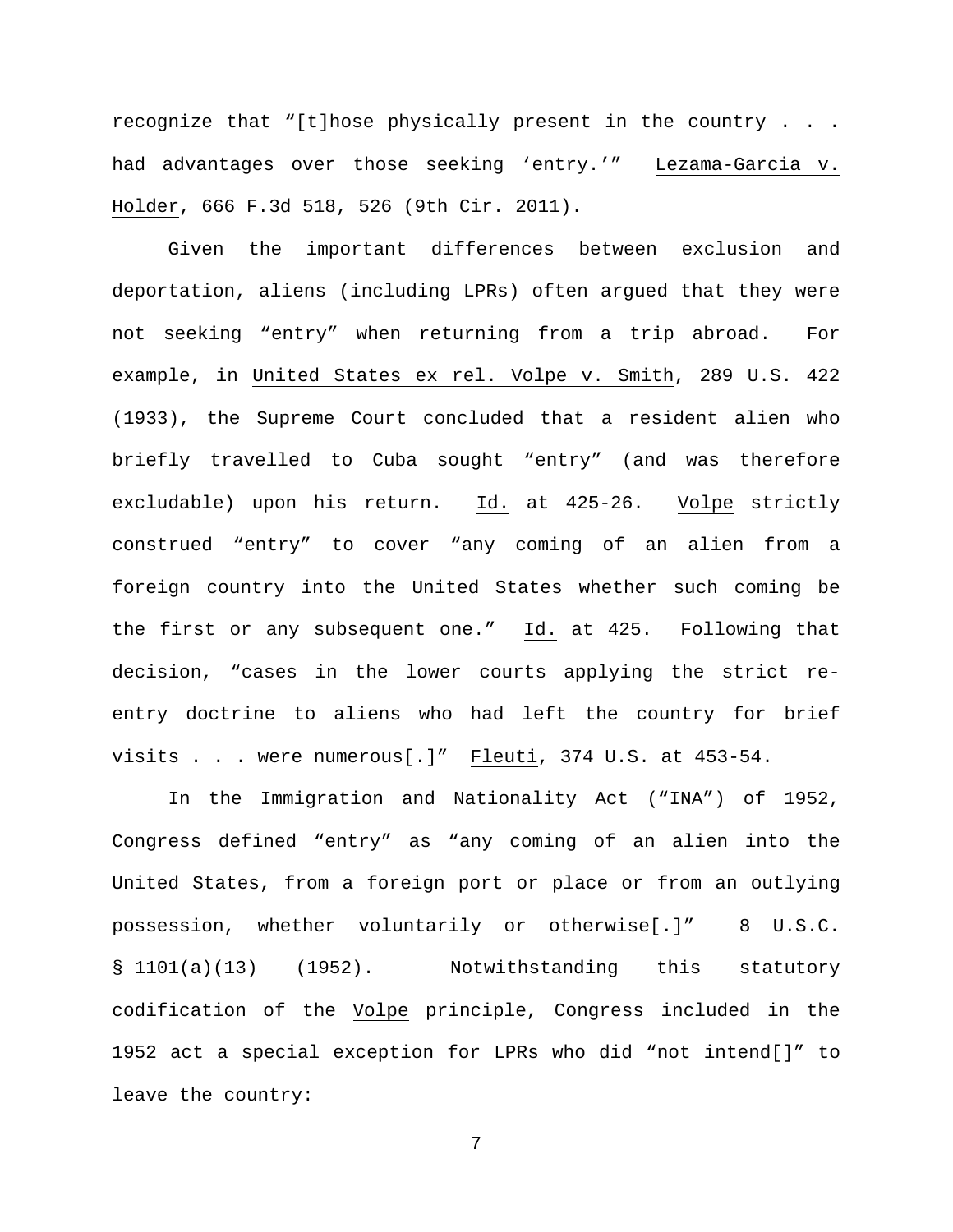[A]n alien having a lawful permanent residence in the United States shall not be regarded as making an entry into the United States for the purposes of the<br>immigration laws if the alien proves to the immigration laws if the alien proves to the<br>satisfaction of the Attorney General that his Attorney General that departure to a foreign port or place or to an outlying possession was not intended or reasonably to be expected by him or his presence in a foreign port or<br>place or in an outlying possession was not place or in an outlying possession was not voluntary[.]

# Id.

This "not intended" language in the former Section 1101(a)(13) was the subject of the Supreme Court's decision in Fleuti. In light of Congress' apparent effort to "ameliorate the severe effects of the strict 'entry' doctrine," the Court concluded that Congress did not intend "entry" to cover an LPR's return from an "innocent, casual, and brief" trip abroad because such trips were not "meaningfully interruptive of the alien's permanent residence." Fleuti, 674 U.S. at 462. Fleuti further identified several relevant factors that might indicate whether the trip was "meaningfully interruptive," including its length, the purpose of the visit, and whether the alien had to "procure any travel documents in order to make his trip." Id.

Although the Court had originally granted certiorari to "consider the constitutionality" of the statute as applied to Fleuti, the Court's decision was solely a matter of statutory interpretation. Id. at 451 ("[W]e have concluded that there is a threshold issue of statutory interpretation . . . , the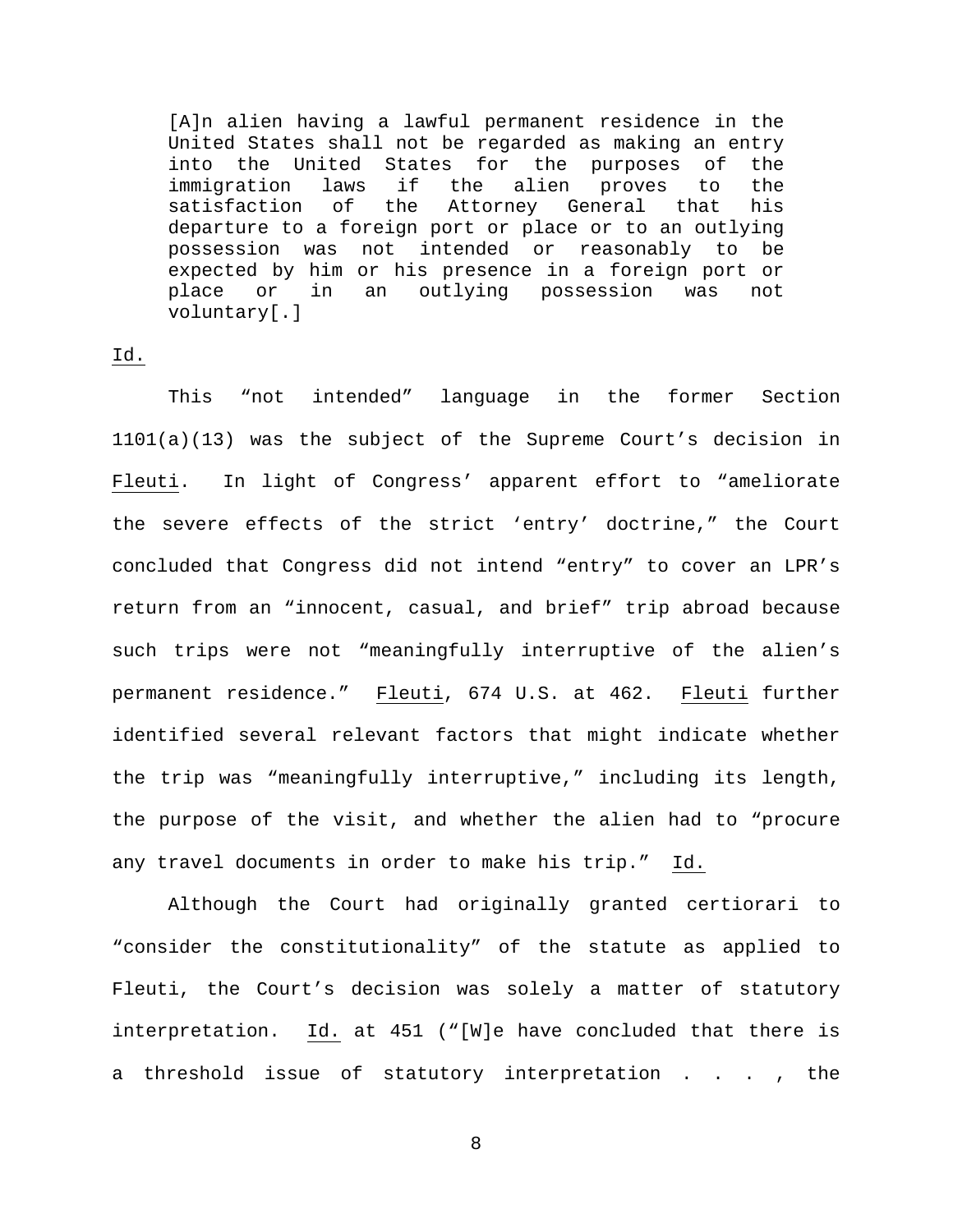existence of which obviates decision here as to whether [INA] § 212(a)(4) is constitutional as applied to respondent."). In short, the Court specifically declined to address a constitutional basis, as opposed to a statutory basis, for its decision.

In 1996, Congress "made major changes to immigration law" via IIRIRA. William v. Gonzales, 499 F.3d 329, 330 (4th Cir. 2007). Among other things, "Congress abolished the distinction between exclusion and deportation procedures and created a uniform proceeding known as 'removal.'" Vartelas, 132 S. Ct. at 1484. Congress also excised the word "entry" from the statute, replacing the concept with "admission." See id. Perhaps most importantly for our purposes, the new statute eliminated the presumption that any return from a trip abroad requires an LPR to seek "admission" (or, under the old parlance, seek "entry"). Under IIRIRA, "[a]n alien lawfully admitted for permanent residence in the United States" is not treated as one seeking "admission" "unless" one of six statutory conditions is met. See 8 U.S.C. § 1101(a)(13) (emphasis added).<sup>[2](#page-8-0)</sup> In Othi's case,

 $2$  In relevant part, the statute reads as follows:

<span id="page-8-0"></span><sup>(</sup>C) An alien lawfully admitted for permanent residence in the United States shall not be regarded as seeking an admission into the United States for purposes of the immigration laws unless the alien--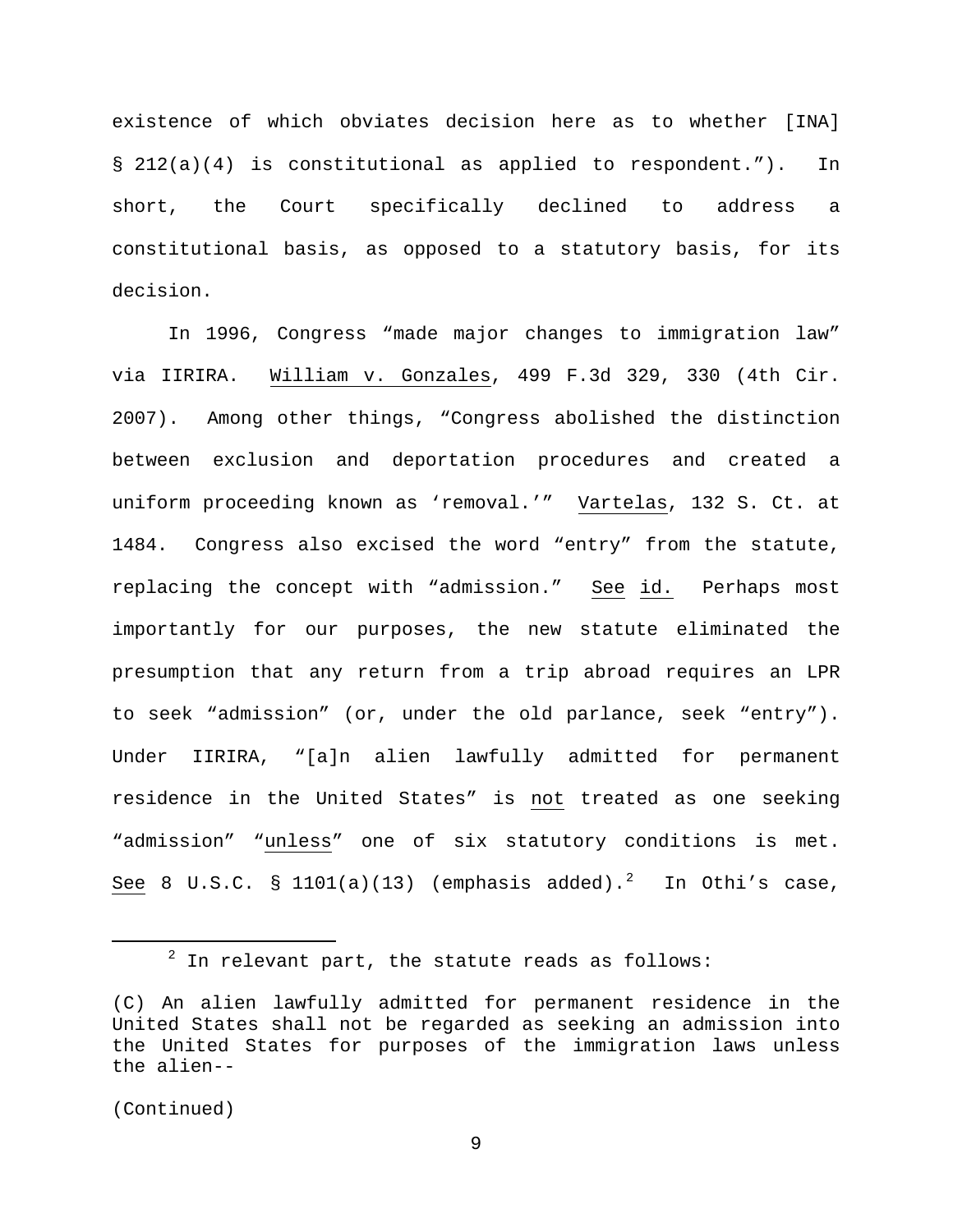the critical exception is subsection (v), which applies to aliens who have been convicted of crimes of moral turpitude or crimes related to controlled substances. Id.  $\S$ § 1101(a)(13)(C)(v), 1182(a)(2). These IIRIRA changes became effective on April 1, 1997. See IIRIRA, Pub. L. No. 104-208, § 309(a), 110 Stat. 3009 (1996).

Even though IIRIRA merged deportation and exclusion proceedings, aliens "seeking an admission" and aliens not "seeking an admission" are still treated differently. "Now, as before, the immigration laws provide two separate lists of substantive grounds, principally involving criminal offenses,

(i) has abandoned or relinquished that status,

Ĩ.

(ii) has been absent from the United States for a continuous period in excess of 180 days,

(iii) has engaged in illegal activity after having departed the United States,

(iv) has departed from the United States while under legal process seeking removal of the alien from the United States, including removal proceedings under this chapter and extradition proceedings,

(v) has committed an offense identified in section  $1182(a)(2)$  of this title, unless since such offense the alien has been granted relief under section 1182(h) or 1229b(a) of this title, or

(vi) is attempting to enter at a time or place other than as designated by immigration officers or has not been admitted to the United States after inspection and authorization by an immigration officer.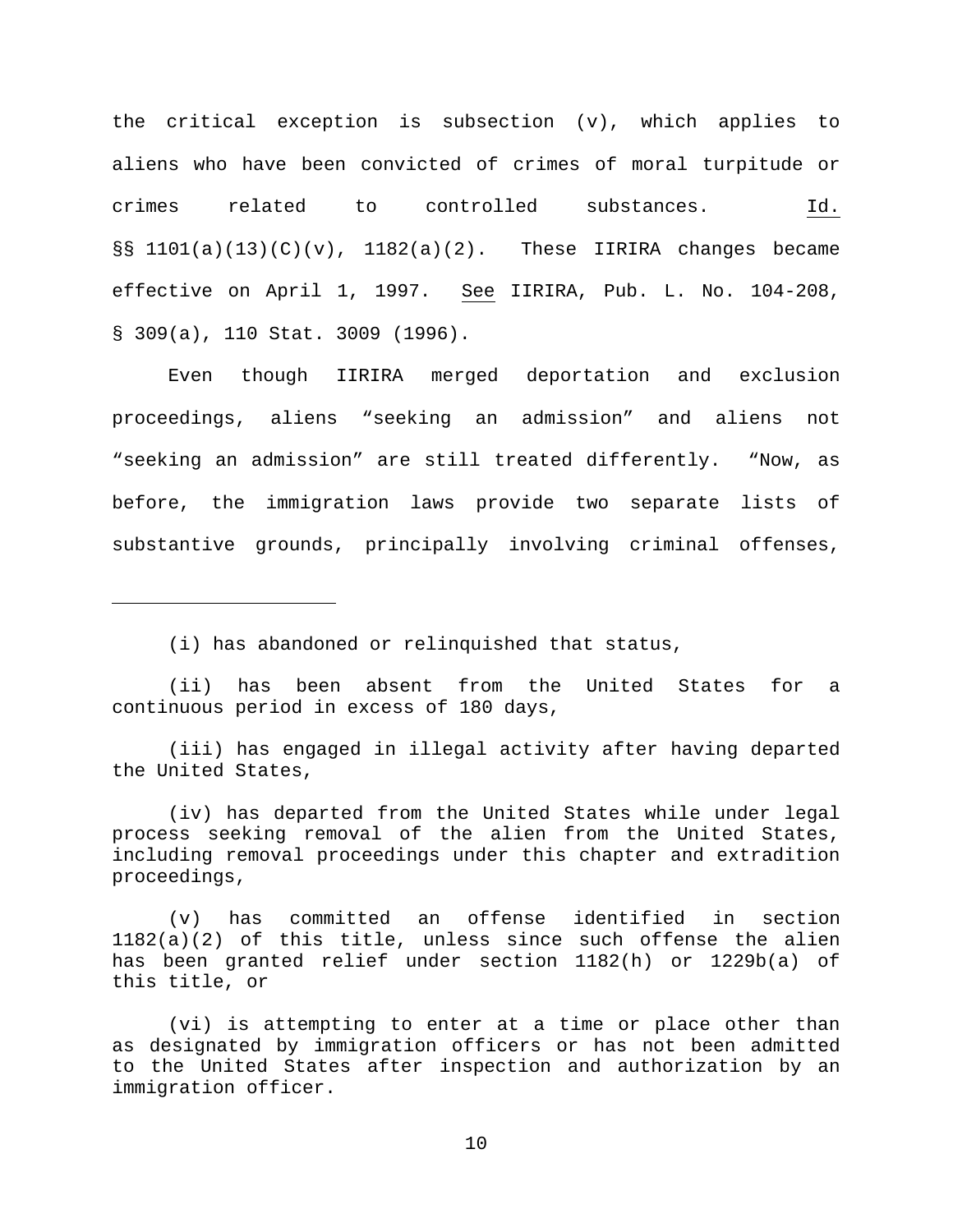for [deportation and exclusion/inadmissibility]." Judulang v. Holder, 132 S. Ct. 476, 479 (2011). These two lists are "sometimes overlapping and sometimes divergent." Id.; see also Nancy Morawetz, The Invisible Border: Restrictions on Short-Term Travel by Non-Citizens, 21 Geo. Immigr. L.J. 201, 206-07 (2007) (describing the "gap" between rules of deportability and rules of inadmissibility). For purposes of the case at bar, by arguing that he never sought "admission," Othi is effectively seeking the benefit of the more alien-favorable list of grounds for deportation.

B.

With this statutory and caselaw background in focus, we now turn to the issue in this case, an issue of first impression in our circuit.<sup>[3](#page-10-0)</sup> That issue is whether Section 1101, as amended by IIRIRA, still allows for the case-by-case analysis of an alien's

<span id="page-10-0"></span><sup>&</sup>lt;sup>3</sup> In describing one of our prior decisions, the Ninth Circuit opined that we "held that the Fleuti doctrine ha[d] not survived IIRIRA's revision of INA § 101(a)(13)." See Camins v. Gonzales, 500 F.3d 872, 878 (9th Cir. 2007) (citing Olatunji v. Ashcroft, 387 F.3d 383, 395-96 (4th Cir. 2004)). We do not read Olatunji as having reached that issue. In Olatunji, the parties had all assumed that IIRIRA had dispensed with Fleuti, 387 F.3d at 395-96, but we had no cause to actually decide, and did not decide, the continuing vitality of Fleuti. "A point of law merely assumed in an opinion, not discussed, is not authoritative." In re Stegall, 865 F.2d 140, 142 (7th Cir. 1989). We do make that decision today.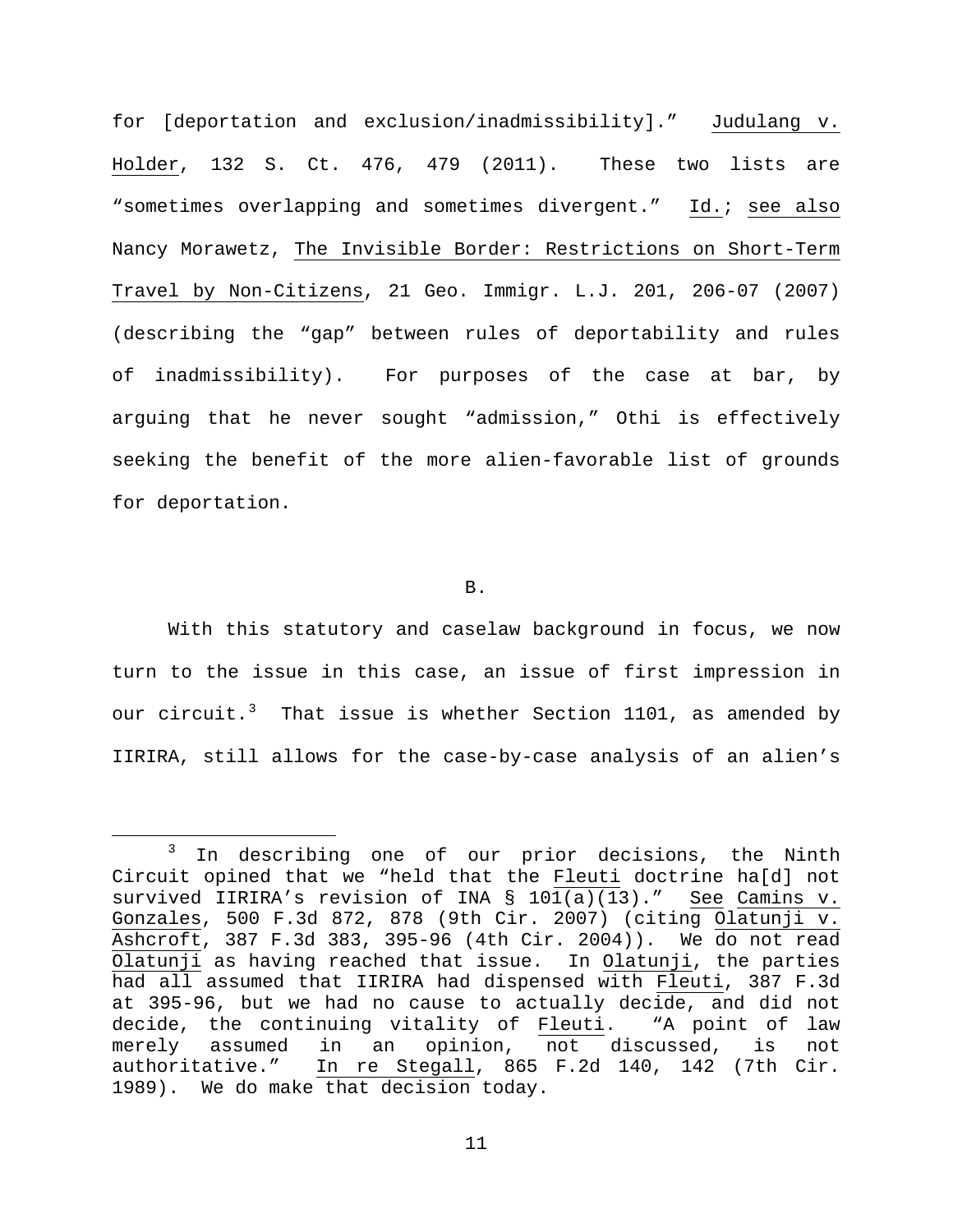intent under Fleuti when determining whether the alien is "seeking an admission" for purposes of removal proceedings.

We begin, as always in deciding questions of statutory interpretation, with the text of the statute. See United States v. Ashford, 718 F.3d 377, 382 (4th Cir. 2013). Unless Congress indicates otherwise, "we give statutory terms their ordinary, contemporary, common meaning." United States v. Powell, 680 F.3d 350, 355 (4th Cir. 2012) (internal quotation marks omitted). "To determine a statute's plain meaning, we not only look to the language itself, but also the specific context in which that language is used, and the broader context of the statute as a whole." Country Vintner of N.C., LLC v. E. & J. Gallo Winery, Inc., 718 F.3d 2[4](#page-11-0)9, 258 (4th Cir. 2013).<sup>4</sup>

The statute reads, in relevant part, that "[a]n alien lawfully admitted for permanent residence in the United States

<span id="page-11-0"></span><sup>&</sup>lt;sup>4</sup> When reviewing the Board's interpretation of IIRIRA, we follow the Chevron framework. See generally Chevron, U.S.A., Inc. v. Natural Res. Def. Council, Inc., 467 U.S. 837 (1984); see also Patel v. Napolitano, 706 F.3d 370, 373-74 (4th Cir. 2013) ("[B]ecause the [Board] possesses delegated authority from the Attorney General to administer the INA, the [Board] should be accorded Chevron deference as it gives ambiguous statutory terms in the INA concrete meaning through a process of case-bycase adjudication." (internal quotation marks and alterations omitted)). Step one of that framework requires us to consider "whether Congress has directly spoken to the precise question at issue." Chevron, 467 U.S. at 842. As our statutory analysis reflects, Congress has indeed spoken directly to the issue at hand, so we need not proceed further in the Chevron analysis to decide this case.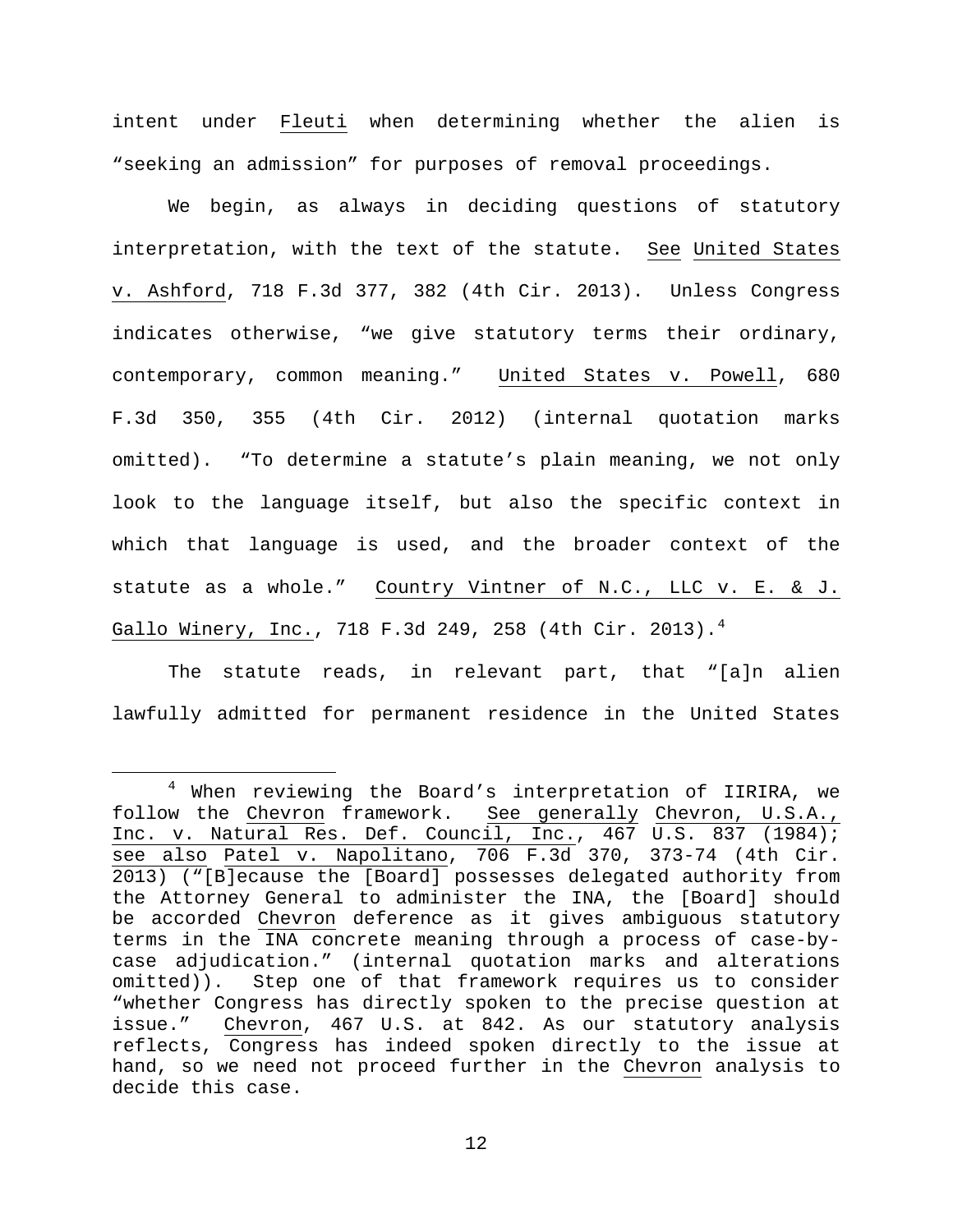shall not be regarded as seeking an admission into the United States for purposes of the immigration laws unless the alien" falls into one of six categories. 8 U.S.C. § 1101(a)(13)(C) (emphasis added). One of the six categories, for example, applies to aliens who have "been absent from the United States for a continuous period in excess of 180 days." Id. § 1101(a)(13)(C)(ii). In other words, an alien absent for 179 continuous days is not regarded as "seeking an admission" by virtue of that absence, but an alien absent 181 days is so regarded. The pertinent category here, though, is the statutory category that applies to aliens who have committed certain offenses, which include the offenses for which Othi was convicted. Id.  $\frac{101}{a}(a)(13)(c)(v)$ .

Noting the statute's "shall not . . . unless" language, Othi argues that IIRIRA left the Fleuti doctrine in place. In his view, the statute (as amended by IIRIRA) only lists instances in which an alien may be regarded as "seeking an admission," not when an alien must be so regarded. Assuming this permissive approach, and given that the statutory text does not directly mention Fleuti, Othi maintains that he may still invoke the Fleuti doctrine to avoid a finding of "admission."

Othi's reading of IIRIRA has, however, been rejected by all the courts of appeal considering the issue. While the circuits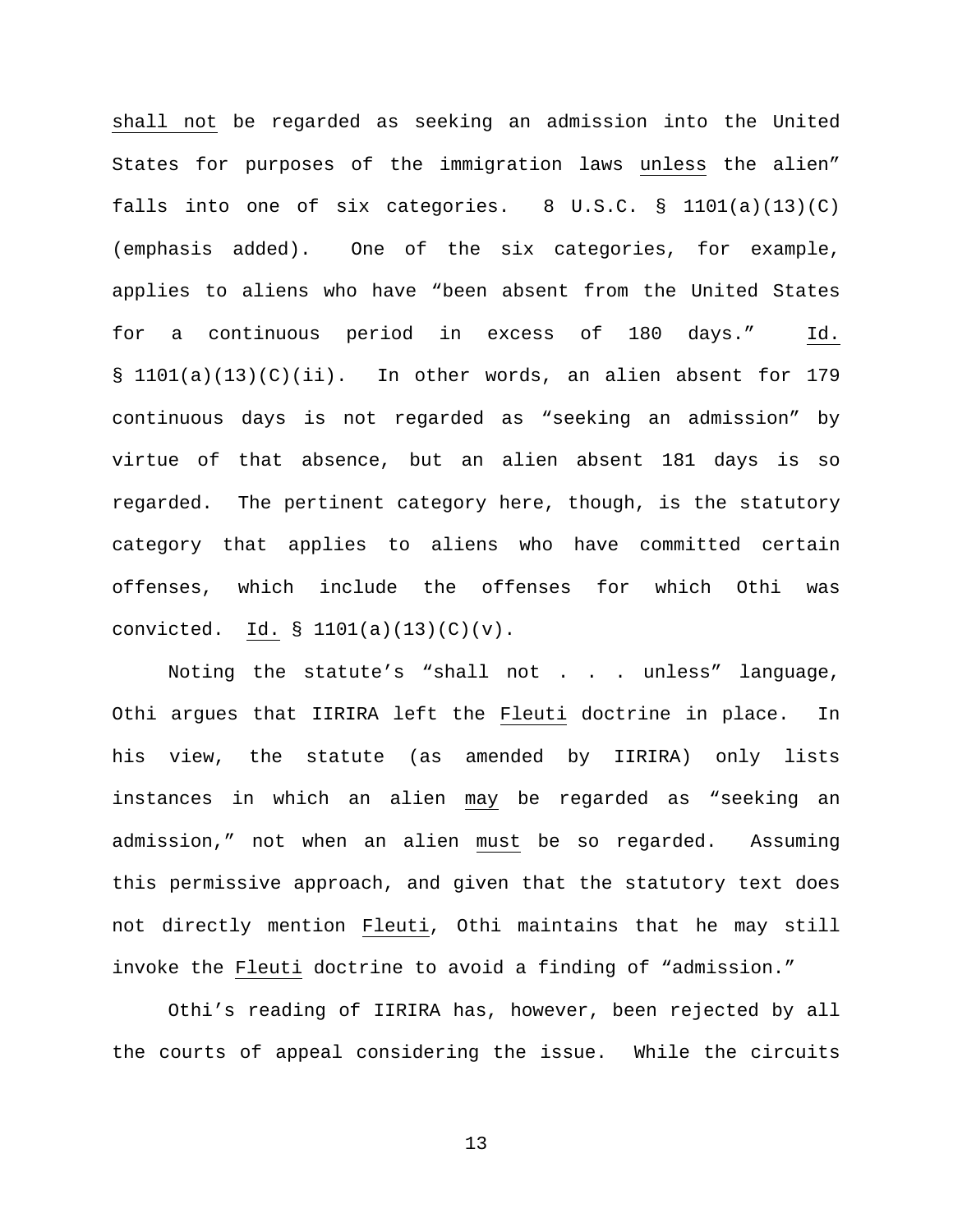have all reached the same result, they have done so in different ways.

The First and Fifth Circuits concluded that IIRIRA's plain language ended the Fleuti doctrine. See De Vega v. Gonzales, 503 F.3d 45, 48 (1st Cir. 2007) ("[W]e find the statute plain on its face."); Malagon de Fuentes v. Gonzales, 462 F.3d 498, 501 (5th Cir. 2006) ("The plain language of the statute does not allow for the exception found by the Court in Fleuti."). Likewise, the Seventh, Tenth, and Eleventh Circuits seemed to find the statute unambiguous, even though those courts did not expressly rely on the statute's plain language. See Poveda v. U.S. Att'y Gen., 692 F.3d 1168, 1175 (11th Cir. 2012) ("[IIRIRA] altered the law for permanent residents who returned to the United States after an 'innocent, casual, and brief excursion' abroad."); Tapia v. Ashcroft, 351 F.3d 795, 799 (7th Cir. 2003) ("The physical presence requirements under the IIRIRA does not include the 'innocent, casual, and brief' standard."); Rivera-Jimenez v. Immigration & Naturalization Serv., 214 F.3d 1213, 1218 (10th Cir. 2000) (finding that Fleuti analysis was "irrelevant . . . in light of the IIRIRA's special rules relating to continuous physical existence")

Taking a different tack, the Second, Third, and Ninth Circuits found that the statutory language was ambiguous, but nonetheless determined that Congress had impliedly repealed the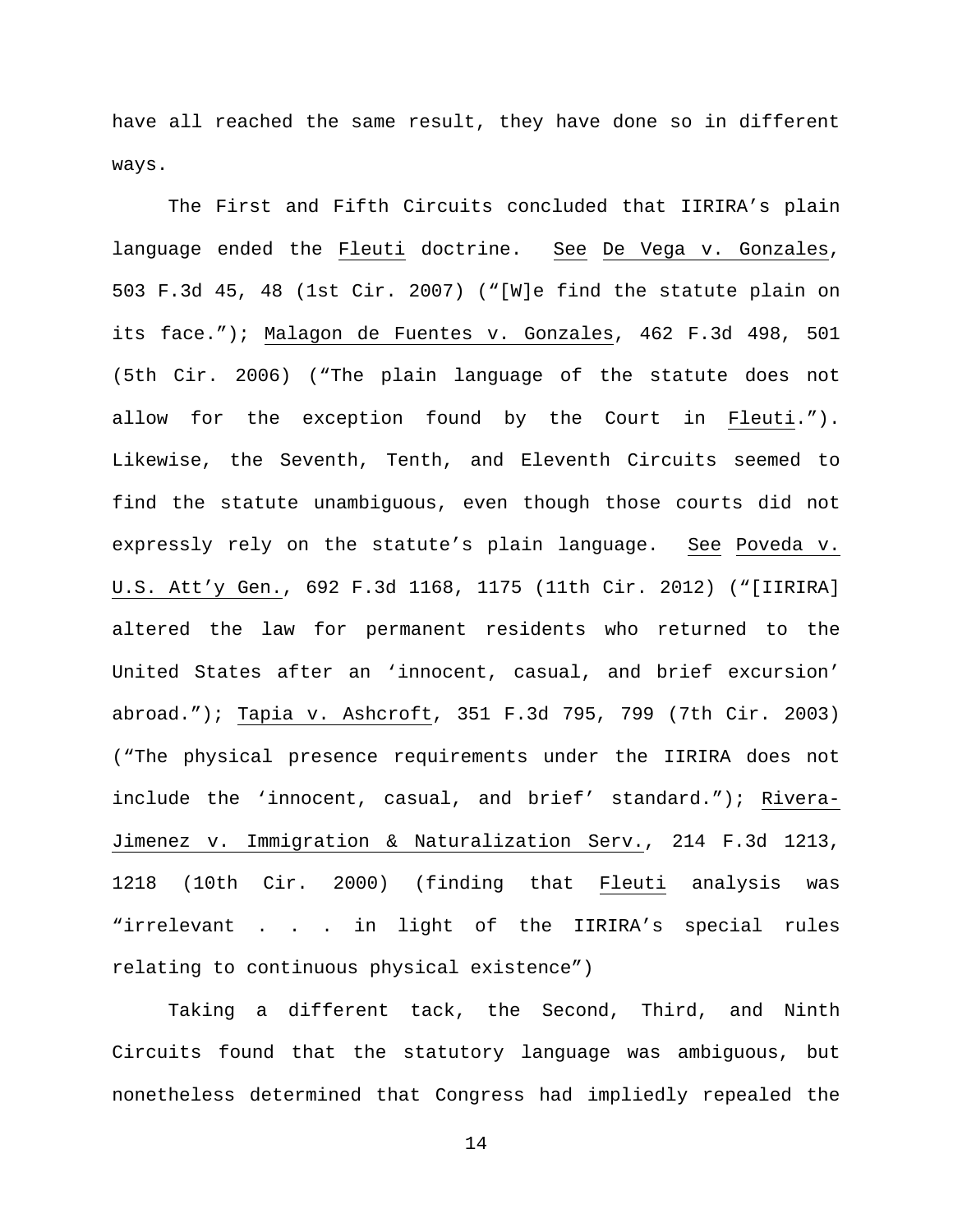Fleuti doctrine. See Vartelas v. Holder, 620 F.3d 108, 117 (2d Cir. 2010), vacated on other grounds by 132 S. Ct. 1479 (2012); Camins, 500 F.3d at 879-80; Tineo v. Ashcroft, 350 F.3d 382, 395-96 (3d Cir. 2003).

We now join our sister circuits and hold, based on the plain text of the statute, that the Fleuti doctrine did not survive IIRIRA's enactment.

Under Section 1101(a)(3), an "alien" is "any person not a citizen or national of the United States." Under this broad definitional class of noncitizens, LPRs are included within the ambit of all aliens, and all aliens are deemed to seek "admission" upon their "lawful entry" into the United States. Id. § 1101(a)(13)(A). An LPR would therefore be deemed "admitted" into the United States whenever entering the country from abroad -- because they are definitionally part of the broad statutory class of "aliens" -- unless Congress otherwise exempts them elsewhere in the statute.

Congress did just that in Section  $1101(a)(13)(C)$ . There, Congress provided that "[a]n alien lawfully admitted for permanent residence in the United States shall not be regarded as seeking an admission into the United States[.]" Id. § 1101(a)(13)(C) (emphasis added). Thus, LPRs are generally exempt from the statutory classification of all other "aliens" for purposes of an "admission" designation. Had Congress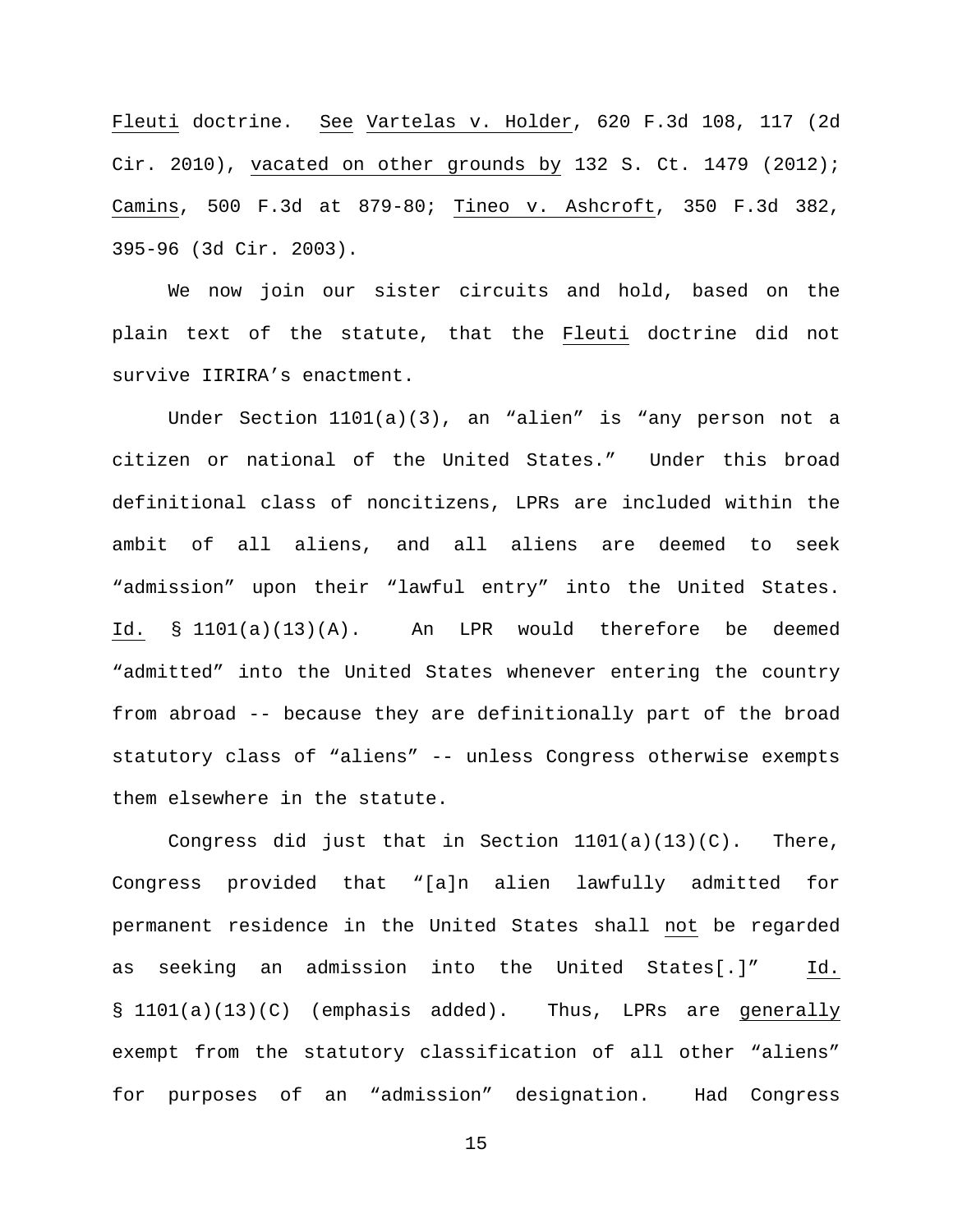stopped there, Othi's argument would have merit: as an LPR, he would be considered -- under the plain terms of the statute - exempt from the admission definition.

However, Congress did not stop there and limited the LPR exemption in specific and clear terms –- principally by creating exceptions to the LPR exemption. Relevant here, the general exemption from "admission" applies to all LPRs "unless the alien. . . has committed an offense identified in  $\S$  1182 (a)(2) of this title". Id.  $\S$  1101 (a)(13)(C)(v) (emphasis added). Othi falls within this category of LPRs because he indeed committed offenses enumerated in Section 1182(a)(2). So rather than benefiting from the general exemption granted to LPRs, aliens like Othi fall back into the general class of "aliens" and are treated as all other aliens for "admission" purposes.

Under the plain language of the statute, Othi is excluded from the exemption granted to LPRs from admission status. He is therefore treated as "seeking admission into the United States," just as are all other aliens entering the country. Accordingly, upon his entry into this country from India on January 11, 2012, Othi was "seeking admission into the United States" and was subject to removal because of his criminal history.

Because Congress has spoken clearly and without reservation, no further analysis is required. The plain meaning of the statute settles the issue at controversy. See Ignacio v.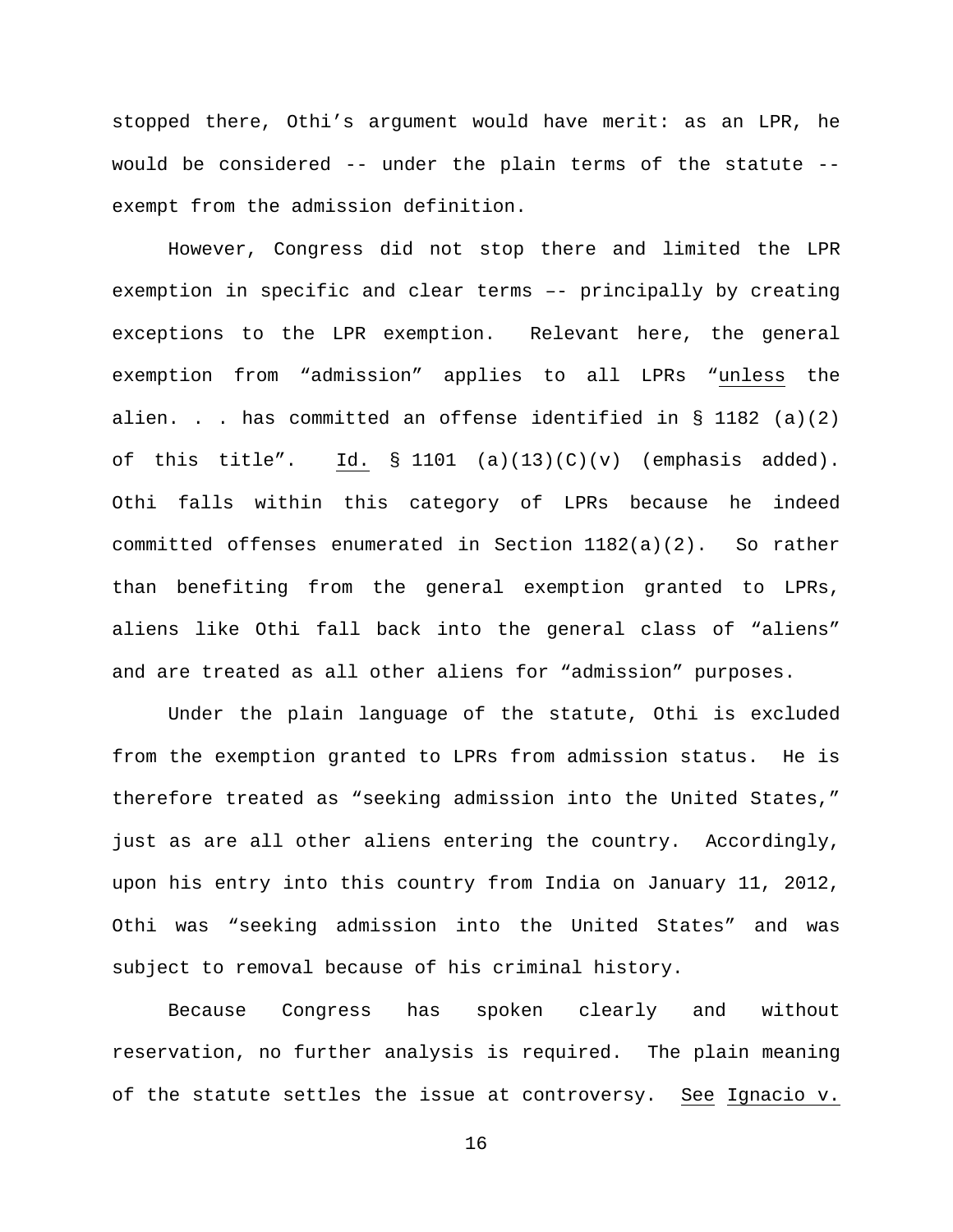United States, 674 F.3d 252, 257 (4th Cir. 2012) ("[A]bsent an ambiguity in the words of a statute, our analysis begins and ends with the statute's plain language.").

Othi argues in opposition that the "shall not . . . unless" statutory construction has been read as permissive when used in some other statutes. Although another context in another statutory setting might permit a different reading, it has no effect on what Congress plainly stated in IIRIRA. See Caraco Pharm. Labs., Ltd. v. Novo Nordisk A/S, 132 S. Ct. 1670, 1681 (2012) ("The meaning of the phrase ultimately turns on its context."). As an LPR who has committed the statutorily enumerated offenses, Othi is categorically excluded from claiming the status of other LPRs as to whether he was seeking "admission" upon entry into the United States.<sup>[5](#page-16-0)</sup>

<span id="page-16-0"></span> <sup>5</sup> Congress made a conscientious decision to strip out all of the statutory underpinnings of Fleuti, including the words "entry" and "intended." Although Congress can change statutory text without changing the law in some instances, see Brown v. Thompson, 374 F.3d 253, 259 (4th Cir. 2004), we cannot say that Congress took that restrained approach here given the wholesale<br>revisions that it made in IIRIRA. Instead, we apply the revisions that it made in IIRIRA. ordinary presumption that, "[w]hen Congress acts to amend a statute, . . . it intends its amendment to have real and substantial effect." Pierce Cnty. v. Guillen, 537 U.S. 129, 145 (2003) (internal marks omitted); see also Nalley v. Nalley, 53 F.3d 649, 652 (4th Cir. 1995) ("When the wording of an amended statute differs in substance from the wording of the statute prior to amendment, we can only conclude that Congress intended the amended statute to have a different meaning."). And, as we have said before, we are "no more free to interpolate a word that the legislature has removed by amendment than [we] would (Continued)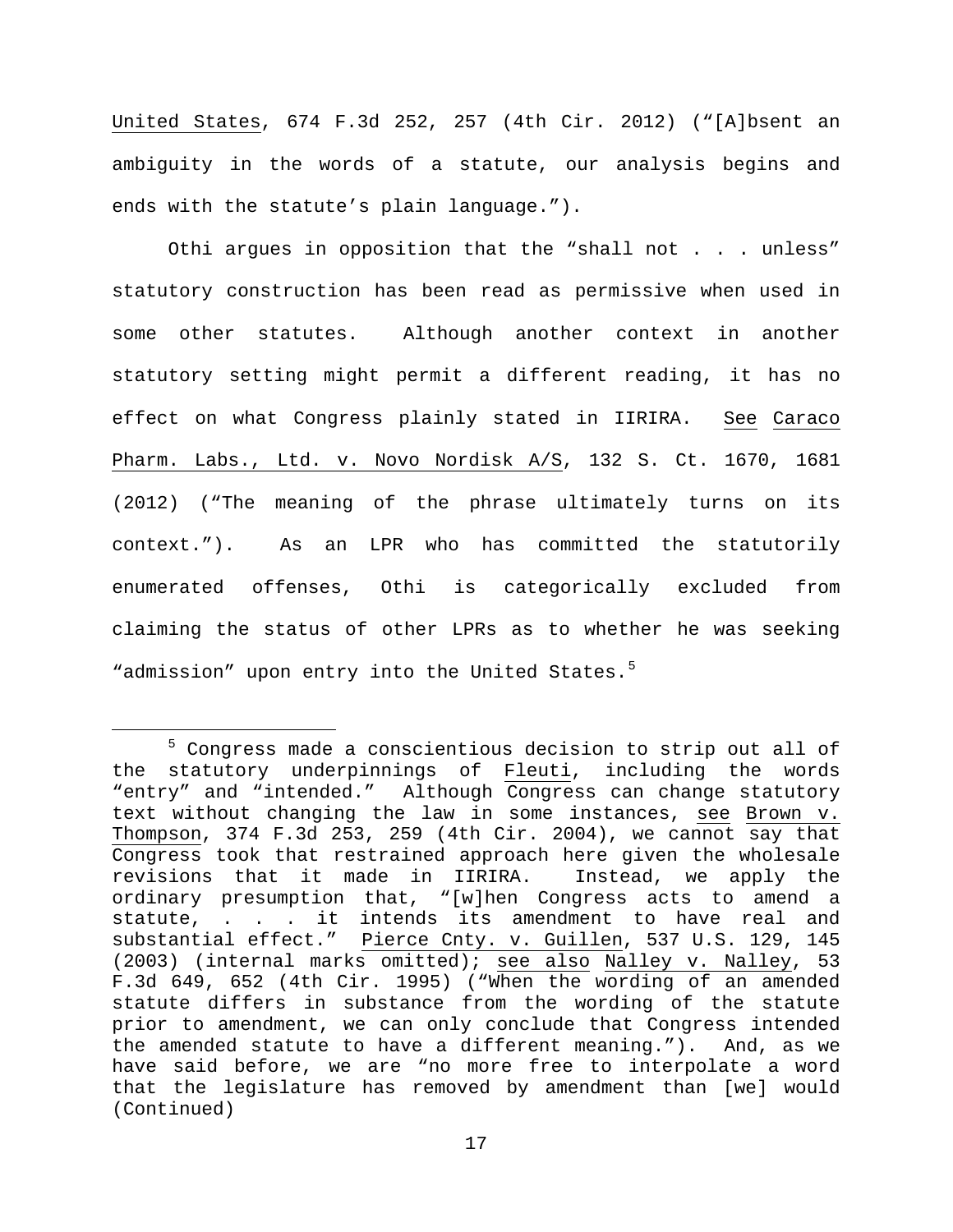We would reach the same result even if we did not find the statute's text to be plain, as principles of administrative deference under Chevron would compel us to do so. This case presents a straightforward question of statutory interpretation under the INA, and the Board's "interpretations of the INA are entitled to deference and must be accepted if reasonable." Viegas, 699 F.3d at 801; see also Patel, 706 F.3d at 373-74 (explaining how and why Chevron deference applies to the Board's interpretations of the INA). The Board has concluded that Fleuti is superseded, see Collado-Munoz, 21 I. & N. Dec. at 10[6](#page-17-0)5-66, and we find that decision to be reasonable. $^6$  As the Third Circuit noted, substantial evidence in the legislative history and the broader statutory context indicates that Congress was aware of Fleuti and deliberately chose to exclude the "brief, casual, and innocent" portion of the decision from the new statute. See Tineo, 350 F.3d at 392-94. We also note the historical background against which this amendment was passed; Congress might have chosen a "shall not . . . unless"

Ĩ.

C.

have been warranted in ignoring that word before the amendment was made. Especially is this true if the word removed has a<br>history of judicially established significance." Gkiafis v. history of judicially established significance." Steamship Yiosonas, 342 F.2d 546, 552 (4th Cir. 1965).

<span id="page-17-0"></span> $6$  For the same reason, we cannot agree with Othi when he suggests that the Board's decision was arbitrary and capricious.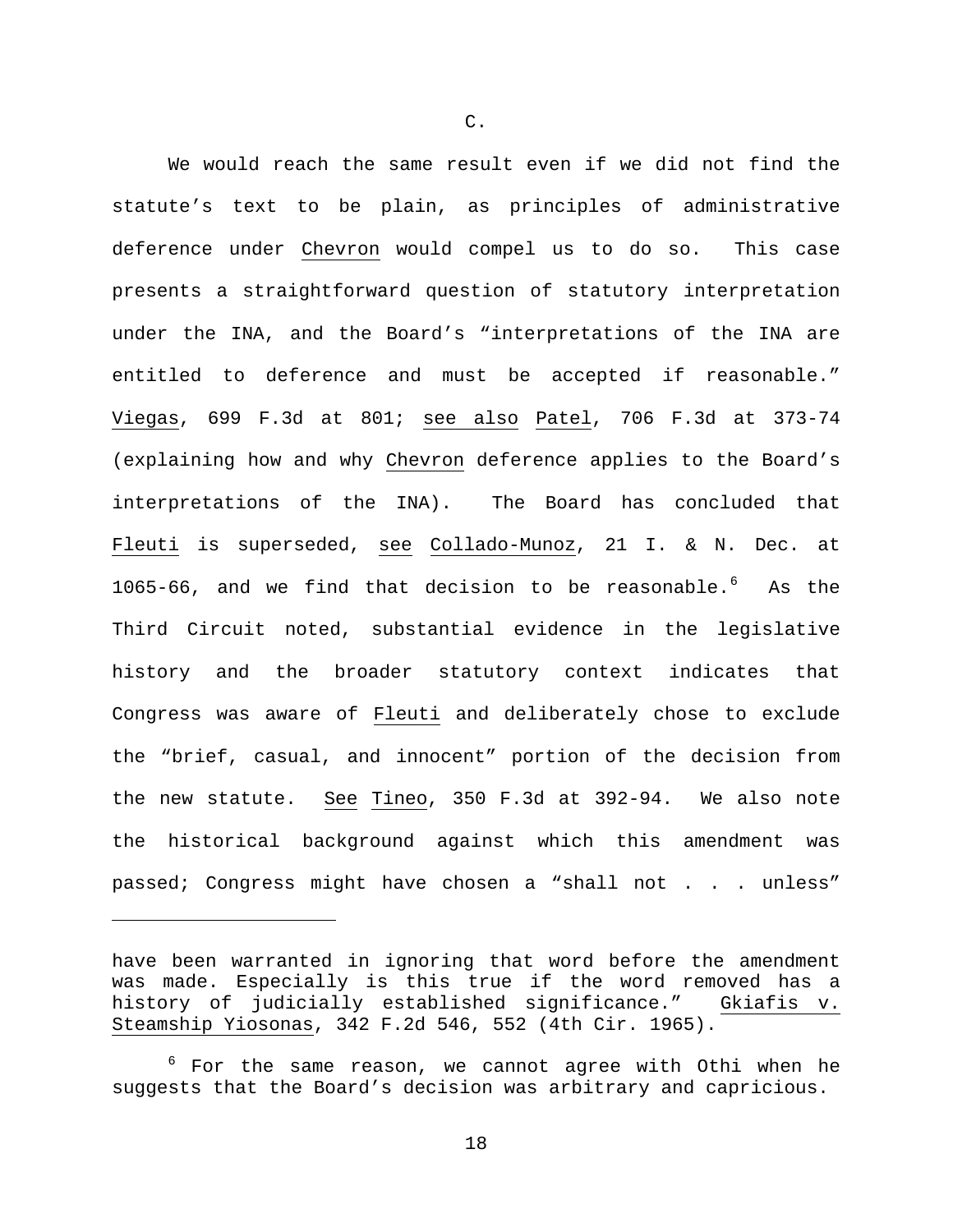construction to reemphasize that it was reversing a presumption (the presumption towards "entry") that had previously existed. And the Board's construction serves the most obvious purpose behind Congress' amendments: promoting uniformity through objective, uniform standards. All these reasons, paired with the text that we have already considered, would prevent us from overturning the Board's decision even if we had not found the plain language of the statute controlling. $^7$  $^7$ 

D.

Othi also contends that IIRIRA could not have overruled Fleuti because Fleuti is a case determined upon a constitutional principle. He insists that Fleuti's constitutional basis was reaffirmed in a more recent decision, Vartelas v. Holder, 132 S. Ct. 1479 (2012).

This issue need not detain us long because Fleuti was unmistakably not a constitutional case. Congress, of course, has no power to overrule the Supreme Court's constitutional decisions. See, e.g., Dickerson v. United States, 530 U.S. 428, 437 (2000) ("Congress may not legislatively supersede our decisions interpreting and applying the Constitution."). But,

<span id="page-18-0"></span> $7$  Because the Board's construction is reasonable, we would have no occasion to resort to the rule —- pressed by Othi - that ambiguities are to be construed in the alien's favor. See Suisa v. Holder, 609 F.3d 314, 320 n.7 (4th Cir. 2010).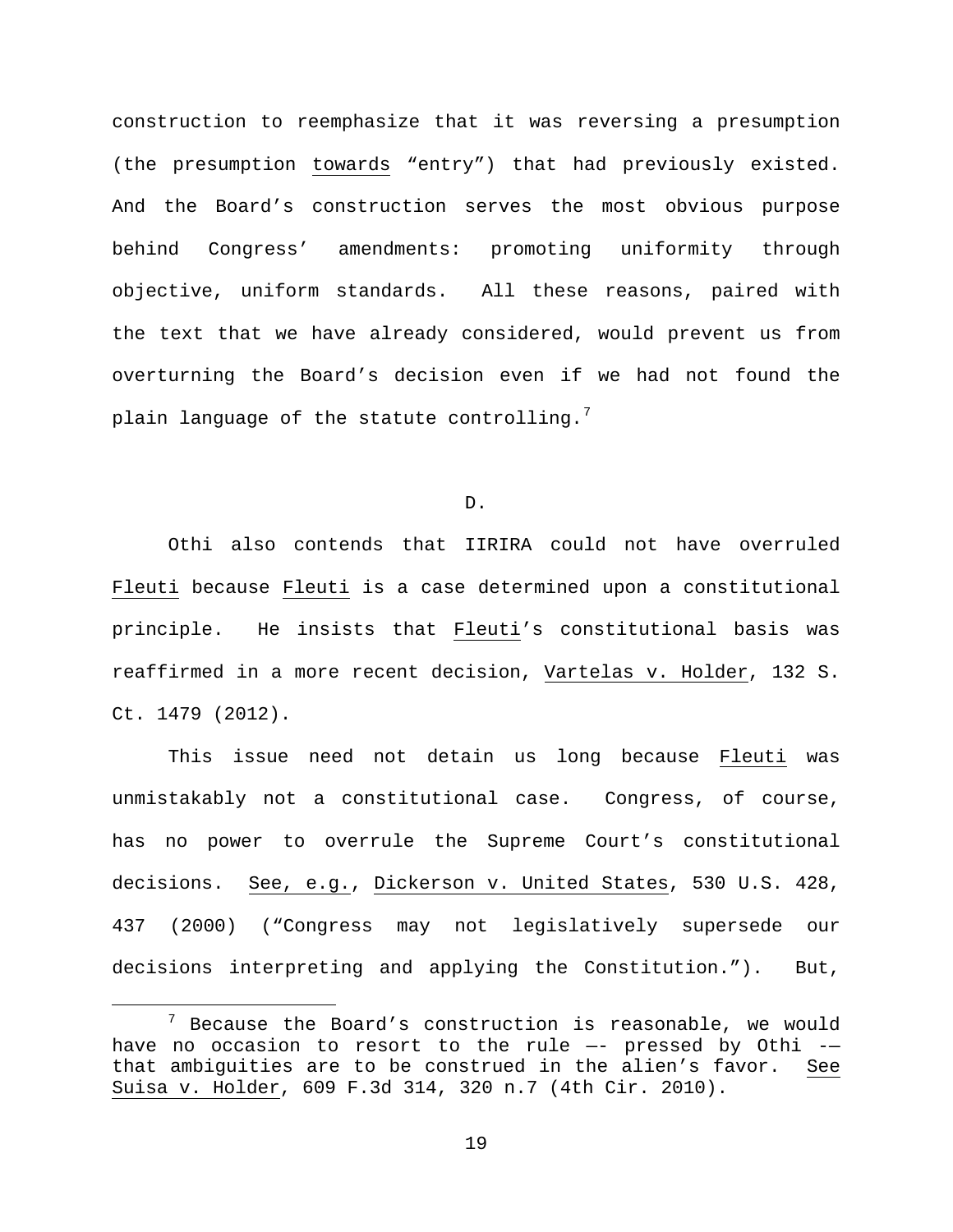as noted earlier, the Court expressly avoided any constitutional issue in Fleuti. 374 U.S. at 451 (explaining that that the statutory interpretation issue "obviate[d] decision here as to whether [INA] § 212(a)(4) [wa]s constitutional as applied to respondent"). Thus, Fleuti is a statutory interpretation case that Congress is free to supersede by altering the statute. Accord Malagon de Fuentes, 462 F.3d at 503 ("Fleuti is properly read as a case of statutory interpretation, and the statute it interprets has been amended."); Tineo, 350 F.3d at 397 ("[T]he Supreme Court's decision in Fleuti had no basis in constitutional principles; the innocent, casual, and brief departure doctrine was grounded entirely on the meaning of a phrase in the relevant statutory provision in effect at that time.").

Vartelas likewise does not discuss constitutional issues and does not "reaffirm" Fleuti's supposed constitutional status. The case only considered whether IIRIRA retroactively abrogated Fleuti. See Vartelas, 132 S. Ct. at 1483. Like Fleuti before it, Vartelas is a simple case of statutory interpretation.

E.

Lastly, Othi maintains that the Board's interpretation of Section  $1101(a)(13)(C)$  -- and the reading that we adopt today -violates his due process rights. He suggests that we interpret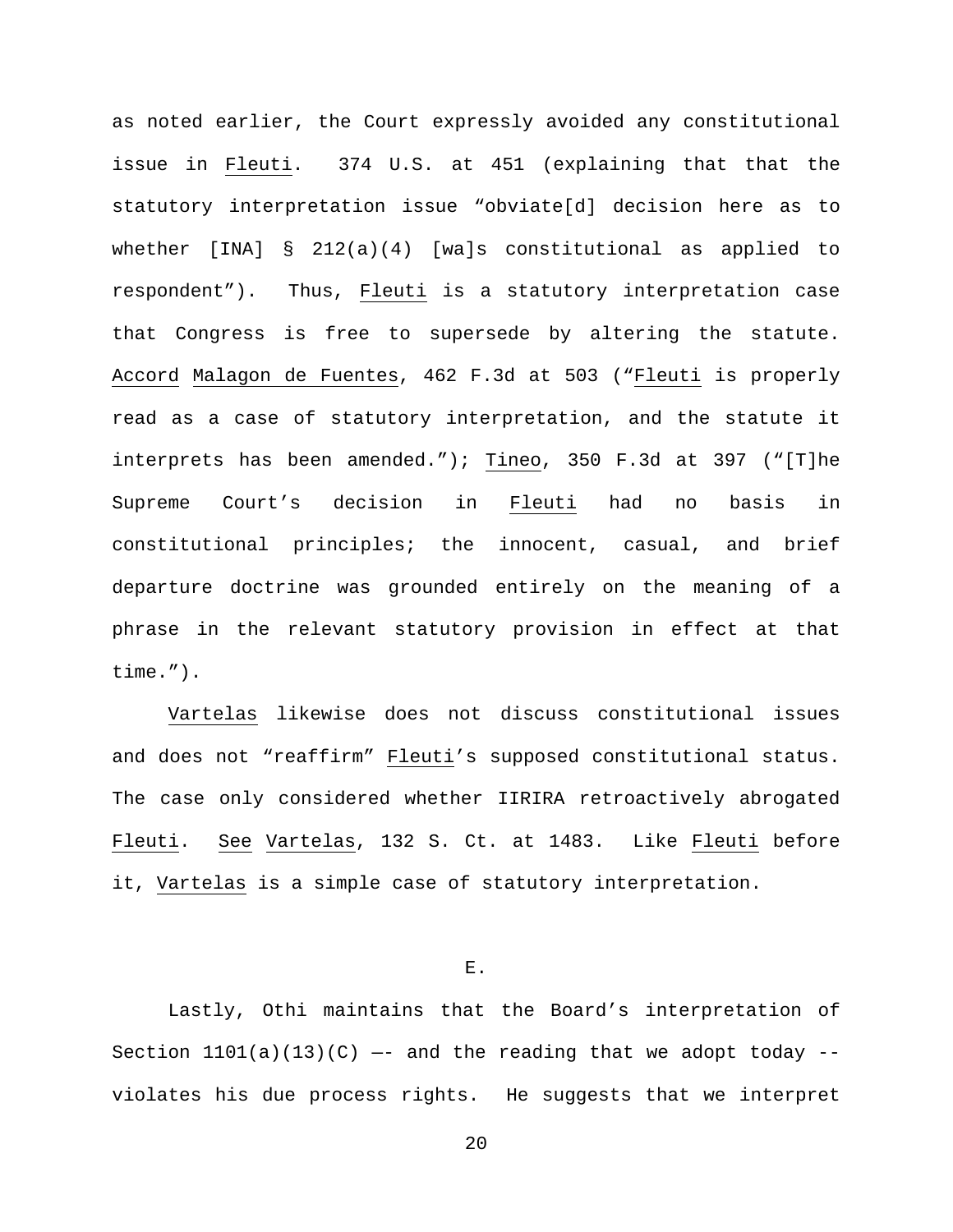the statute otherwise to avoid the potential constitutional issue. See, e.g., Legend Night Club v. Miller, 637 F.3d 291, 300 (4th Cir. 2011) ("[A]s a general principle, every reasonable construction must be resorted to, in order to save a statute from unconstitutionality." (internal marks omitted)). And he contends that, even if we have adopted the only permissible reading that the statute will bear, we must act to correct the purported constitutional violation by declaring the statute itself to be unconstitutional as to him. We review constitutional questions like these de novo. Viegas, 699 F.3d at 801.

We must start by noting the extraordinarily deferential standard of review that applies in this context, even as to constitutional questions. "[O]ver no conceivable subject is the legislative power of Congress more complete than it is over the admission of aliens." Fiallo v. Bell, 430 U.S. 787, 792 (1977) (internal quotation marks omitted). Our review in immigration matters is "substantially circumscribed" because "control over matters of immigration is a sovereign prerogative, largely within the control of the executive and the legislature." Rusu v. U.S. Immigration & Naturalization Serv., 296 F.3d 316, 320 (4th Cir. 2002) (internal quotation marks omitted).

With that standard in mind, we easily find that Othi's due process rights have not been offended. Given his LPR status and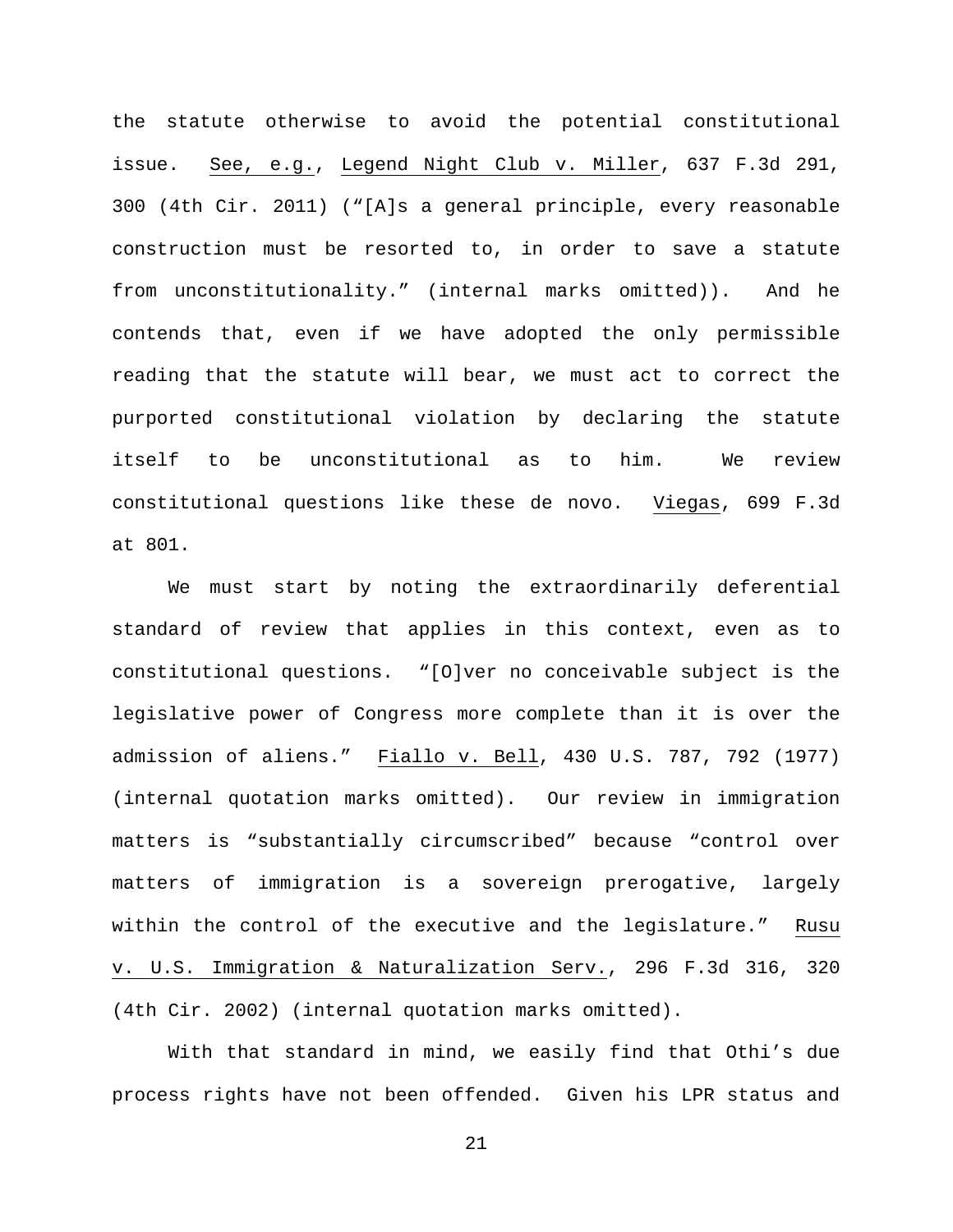his short trip abroad, Othi was owed three considerations before being deemed inadmissible: "(1) notice of the charges against him, (2) a hearing before an executive or administrative tribunal, and (3) a fair opportunity to be heard." United States v. El Shami, 434 F.3d 659, 665 (4th Cir. 2005) (internal quotation marks omitted); see also Kwong Hai Chew v. Colding, 344 U.S. 590, 596-98 (1953).

Othi received all of these considerations and thus received all the process that he was due: he received written notice, had a full hearing before an immigration judge, and had multiple opportunities to press his arguments. Othi suggests that he never received a fair opportunity to be heard because he was not afforded an opportunity to offer "Fleuti evidence." (Opening Br. 38.) But the opportunity to be heard does not include the opportunity to present irrelevant evidence. Cf. United States v. Powers, 59 F.3d 1460, 1470 (4th Cir. 1995) (stating, in criminal context, that "the Fifth Amendment right to due process of law require[s] only that the accused be permitted to introduce all relevant and admissible evidence" (emphasis in original)). And, at least post-IIRIRA, Fleuti evidence is plainly irrelevant evidence.

We are also not persuaded that Othi received inadequate notice of the change in the law that rendered him inadmissible upon his return. "All citizens are presumptively charged with